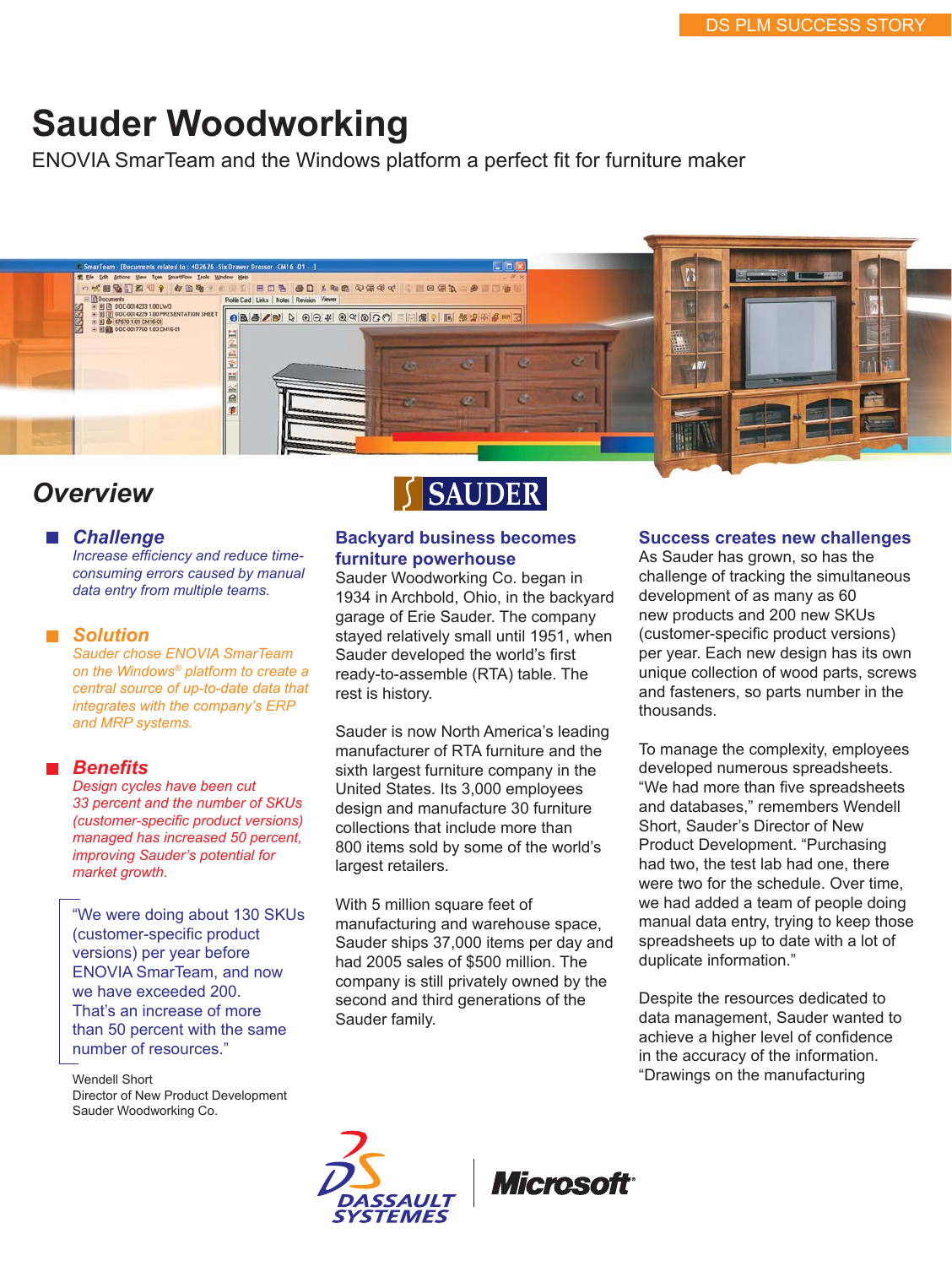|              | 5. SmarTeam - [Documents related to: 402676 -Six Drawer Dresser -CM16 -01 - -]                            |                                                     |                                         |  |
|--------------|-----------------------------------------------------------------------------------------------------------|-----------------------------------------------------|-----------------------------------------|--|
|              | E File Edit Actions View Tree SmartFlow Tools Window Help                                                 |                                                     |                                         |  |
|              |                                                                                                           |                                                     |                                         |  |
|              | <b>PyProjects Tree</b><br><b>BI Silobal Arbor Gate-(A)ctive</b>                                           | Profile Card Links   Notes   Viewer                 |                                         |  |
|              | E 3404414-CM10-02-Mirror-(A)ctive                                                                         | <b>SAUDER</b>                                       | View Notes<br><b>Product Definition</b> |  |
|              | 8 3404416 CM28-03-Twin Headboard-(A)ctive<br>E 3404417-CM35-01-Hutch-(A)ctive                             |                                                     |                                         |  |
|              | 8 3404419 CM15-04-Five Drawer Chest-(A)ctive                                                              | Revision Description<br>Concept #                   | Designed by:                            |  |
|              | E 3404422-CM29-03-Full/Queen Headboard-(A)ctive                                                           | $-101$<br>Six Drawer Dresser                        | P.<br>The                               |  |
|              | E 3404423 CM37-01-Computer Credenza-(A)ctive<br>E 3404424-CM23-05-Mule Chest-(A)ctive                     | 4044                                                |                                         |  |
|              | 404425 CM16-01-Six Drawer Dresser (A)ctive                                                                | Est. Retail \$                                      |                                         |  |
|              | 404430 CM12-01-Landscape Mirror -(A)ctive                                                                 | To Be Determined ()<br>Target CM %<br>Collection    |                                         |  |
|              | E 3404431-CM09-02-Night Stand-(A)ctive                                                                    | Allowable Cost                                      |                                         |  |
| <b>KNHHA</b> | E 3404432-CM17-03-Bedroom Entertainment Stand-(A)ctive<br>4944434-CM51-06-Entertainment Credenza-(A)ctive | Category<br>Country (2)<br>$\overline{\phantom{0}}$ |                                         |  |

"We had been averaging more than 12 weeks per design. With ENOVIA SmarTeam we're averaging less than eight."

Wendell Short Director of New Product Development Sauder Woodworking Co.

floor sometimes didn't match the ones in Product Engineering," Short said. "Sometimes we would receive parts for the wrong revision of the product design. We're not a just-intime manufacturer but we're close, so receiving the wrong parts from a supplier leaves a costly void in our pack schedule."

# **Doubtful data become trusted data with ENOVIA SmarTeam**

To overcome these challenges, Short envisioned a single, digital 3D database shared by the company's engineering, ERP and MRP (Manufacturing Resource Planning) systems, ensuring that data stayed up to date. Early in the company's search, Short thought a document management system could provide the needed functionality. But when he discovered ENOVIA SmarTeam, Dassault Systèmes' collaborative Product Lifecycle Management (PLM) solution for the SMB market, he realized it could carry Sauder far beyond what document management could do.

"Since ENOVIA SmarTeam was a Product Lifecycle Management solution, it provided functionality that went way beyond what we could get from a document management system, out of the box," Short said. "We challenged the other suppliers to quote the same functionality, but it would have required so much custom development that it just wasn't a contest."

ENOVIA SmarTeam also runs on the Windows platform, the standard at Sauder, and uses Microsoft ® SQL Server.<sup>™ "</sup>Any other platform would have been viewed as a negative," Short said. "Because it's Windows-based, it increases our ROI by holding down our cost to implement and maintain, since everyone who works here is already familiar with the Windows environment.

"It also helps that it uses Microsoft SQL Server. If it had been on some other database it might have been an issue, because we already had a lot of SQL Server databases and a lot of in-house support for SQL Server. So that was a plus for us."

At the same time Sauder implemented ENOVIA SmarTeam, it moved from 2D to 3D CAD, made a number of changes in its processes, and added project managers to its staff. The single greatest change, however, was the creation of a single source of up-todate data.

According to Short, the results have proven ENOVIA SmarTeam's value. Trust in the accuracy of the company's data has been established, and improved efficiency trimmed Sauder's design cycle by one third. "We had been averaging more than 12 weeks per design and now we're averaging less than eight. Plus, we were doing about 130 SKUs per year before ENOVIA SmarTeam, and now we have exceeded 200 with no increase in staff. That's an increase of more than 50 percent."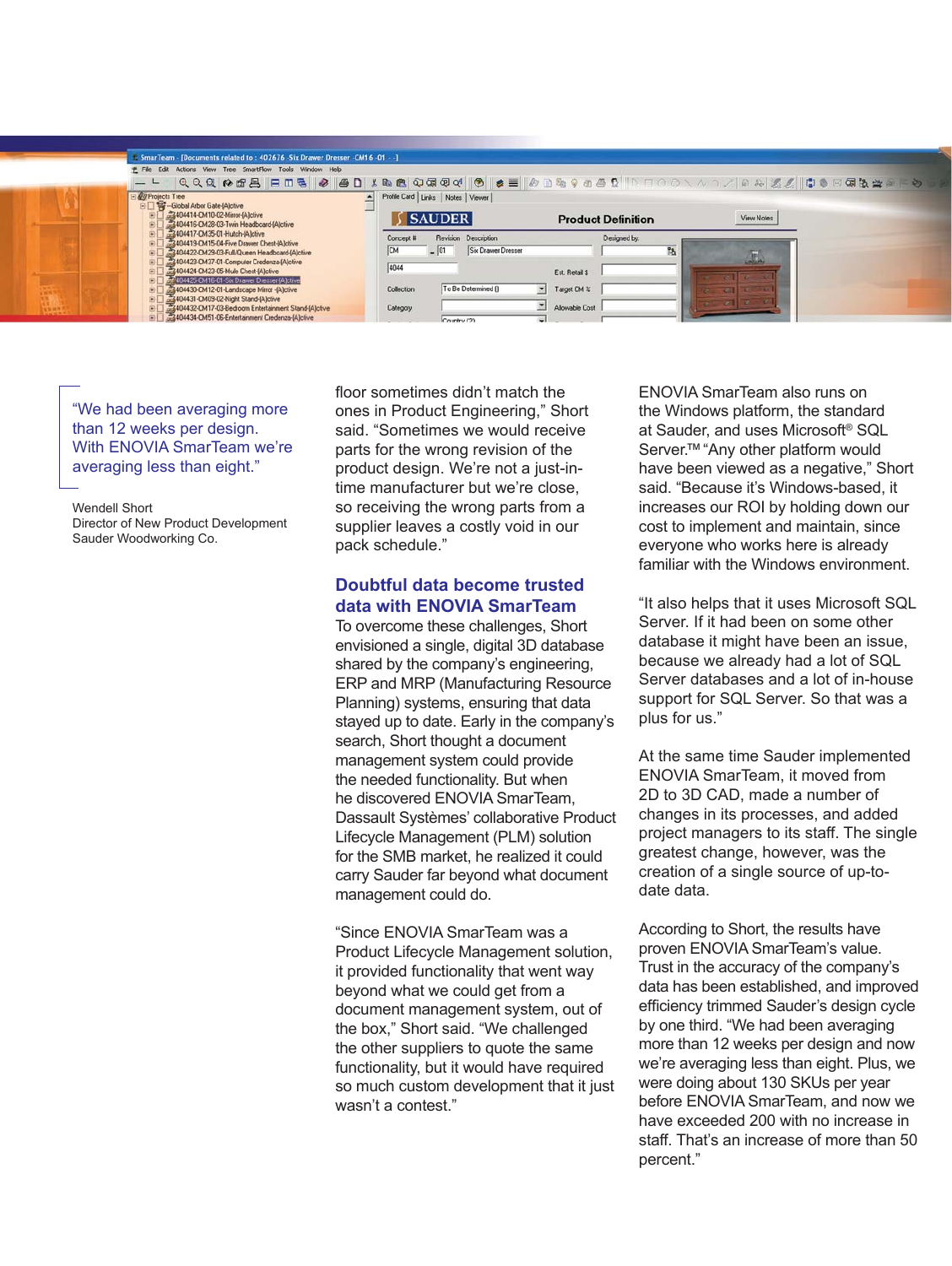

ENOVIA SmarTeam enables Sauder to manage its growing data management needs with ease, contributing to the company's success in the marketplace. Producing more SKUs is critical to Sauder's success, Short said, because its retail customers don't want to see a competitor offer the same product they sell. That demand for exclusivity continues to put upward pressure on the number of SKUs Sauder must manage, which significantly increases the company's data management complexity and its need for ENOVIA SmarTeam.

# **ERP, MRP integrations multiply value of ENOVIA SmarTeam**

By integrating ENOVIA SmarTeam with the company's CAD, ERP and MRP systems, Sauder has eliminated its need for manual data entry and streamlined the production of everything from purchase orders to packing lists.

"Our CAD system is used to create the design, but when it's time to produce a bill of material (BOM), the CAD system leans on ENOVIA SmarTeam to tell it the part number for the screws, all the relationships between the parts, the placements of the hardware. CAD creates the geometry, but ENOVIA SmarTeam manages the BOM."

ENOVIA SmarTeam allows Sauder to associate related documents with each project, including e-mail files, project notes and meeting minutes. "You can

even save an Outlook message to a text file and then link it to the drawing," Short said. "Whatever you need, it's all right there in ENOVIA SmarTeam, organized by project."

ENOVIA SmarTeam also provides input to Sauder's ERP system. Once a product design is finished, ENOVIA SmarTeam transfers the necessary information to the ERP system to issue purchase orders and shipping documents, automatically filling in the necessary fields. The ENOVIA SmarTeam user interface proved so popular with users, in fact, that Sauder now allows many of its employees to use ENOVIA SmarTeam screens rather than ERP screens to do their work.

"It used to take six MRP screens to do what we can now do with one ENOVIA SmarTeam screen," Short said. "We can transfer the data that already exists in ENOVIA SmarTeam with one simple command and get the same information in half the time."

ENOVIA SmarTeam also provides the product data required by the MRP system, which embellishes that information with detail needed to manufacture the parts. "The manufacturing BOM is more detailed than the engineering BOM, down to what glue is used," Short said. "But ENOVIA SmarTeam can supply the MRP system with everything it needs to know to build the m-BOM."

"ENOVIA SmarTeam provided functionality out of the box that went way beyond what we could get from a document management system."

Wendell Short Director of New Product Development Sauder Woodworking Co.